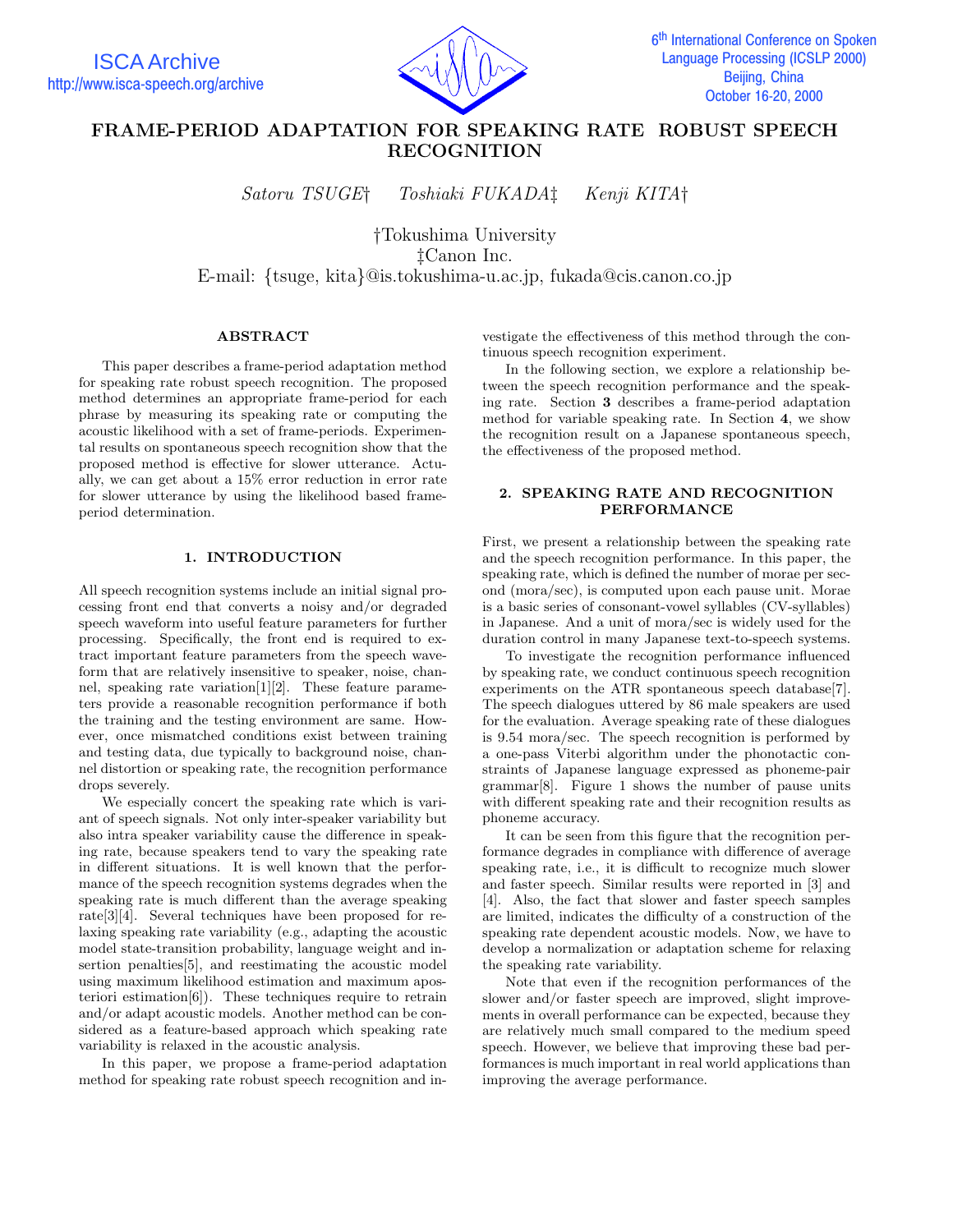

Figure 1: Speaking rate versus recognition performances and distribution of pause units.

## **3. FRAME-PERIOD ADAPTATION**

In this section, we describe the speaking rate adaptation method on how to compensate the speaking rate mismatch between the utterance. This method is how to change a frame-period of the test utterance, namely faster utterance is changed to short frame-period, on the contrary, slower utterance, to longer frame-period. We call this method "frame-period adaptation". In frame-period adaptation, we have to determine a frame-period of each test utterance. We propose here the following two methods for frame-period determination:

- 1. frame-period adaptation based on *speaking rate*
- 2. frame-period adaptation based on *likelihood*.

These methods are described in the following sections.

#### **3.1. frame-period adaptation based on speaking rate**

We describe how to adapt a frame-period using speaking rate, we use mora/sec for the speaking rate in this paper.

For calculating the speaking rate for each utterance, we use transcription files. The transcription files include start and end time of the utterance, and the transcription of the utterance with Roman alphabet character. Using these transcription files, we can compute a mora/sec for each pause unit.

Using speaking rate computed from a transcription file, the adapted frame-period of each utterance  $(\overline{FP})$  is calculated as follows:

$$
\overline{FP} = FP * MS_t / MS_s,\tag{1}
$$

where *FP* is the standard frame-period of training acoustic model,  $MS_t$  and  $MS_s$  are the average speaking rate (mora/sec) of the training set and the speaking rate of adapted utterance, respectively. In this paper, we use 10 msec  $(FP = 10)$  for the frame-period at training acoustic model.

When the frame-period is longer than analysis window length, adequate feature extraction can not be performed. On the contrary, when the frame-period is much smaller, computational cost will increase. Therefore, we restrict the frame-period ranges as

$$
FP - 4 \leq \overline{FP} \leq FP + 4. \tag{2}
$$

#### **3.2. frame-period adaptation based on likelihood**

Generally, the duration of each phoneme differ even if speaking rate is same. Therefore, we need to consider the kinds of phonemes for calculating the strict speaking rate. If we use duration model which are employed in text-to-speech systems, we can compute more strict speaking rate considering the kinds of phonemes. For simplicity, we here introduce a likelihood based method which determines the speaking rate implicitly.

This method uses an acoustic model trained with the standard frame-period. Using this acoustic model, the adapted frame-period and the recognition result are obtained by the following steps.

- **Step 1** Decode the utterance analyzed with the standard frame-period.
- **Step 2** Compute the acoustic likelihoods with a set of frameperiod against the recognition result obtained by **Step 1**.
- **Step 3** Choose a frame-period which gives the highest acoustic likelihood as the adapted frame-period.
- **Step 4** Decode the utterance analyzed with the adapted frame-period again.

In **Step 2**, shorter frame-period generally gives higher likelihood because the number of frames is different among frame-periods. Therefore, we employ the following normalization method:

$$
\overline{FP} = \underset{FP}{\text{argmax}} (AM - GM), \tag{3}
$$

where  $\overline{FP}$  is the adapted frame-period,  $FP$  indicates a set of the selected frame-periods (i.e., 6, 7, *...*, 13, 14 msec in this paper). *AM* and *GM* indicate the likelihood calculated from trained acoustic model and a generic model, respectively. As for a generic model, we use a GMM with 128 mixture components trained by the feature parameters with the standard frame-period.

## **4. EXPERIMENT**

To investigate the effectiveness of the proposed method, we conducted the continuous phoneme recognition experiment using Japanese spontaneous speech database[7].

#### **4.1. Conditions**

A total of 86 male speakers' dialogues (about 144 minute) sampled at 16 kHz were used for the acoustic model training. For the test set, other 8 male speakers' dialogues (about 21 minute) were used. Average speaking rate of the training and the test set were 9.54 mora/sec and 7.84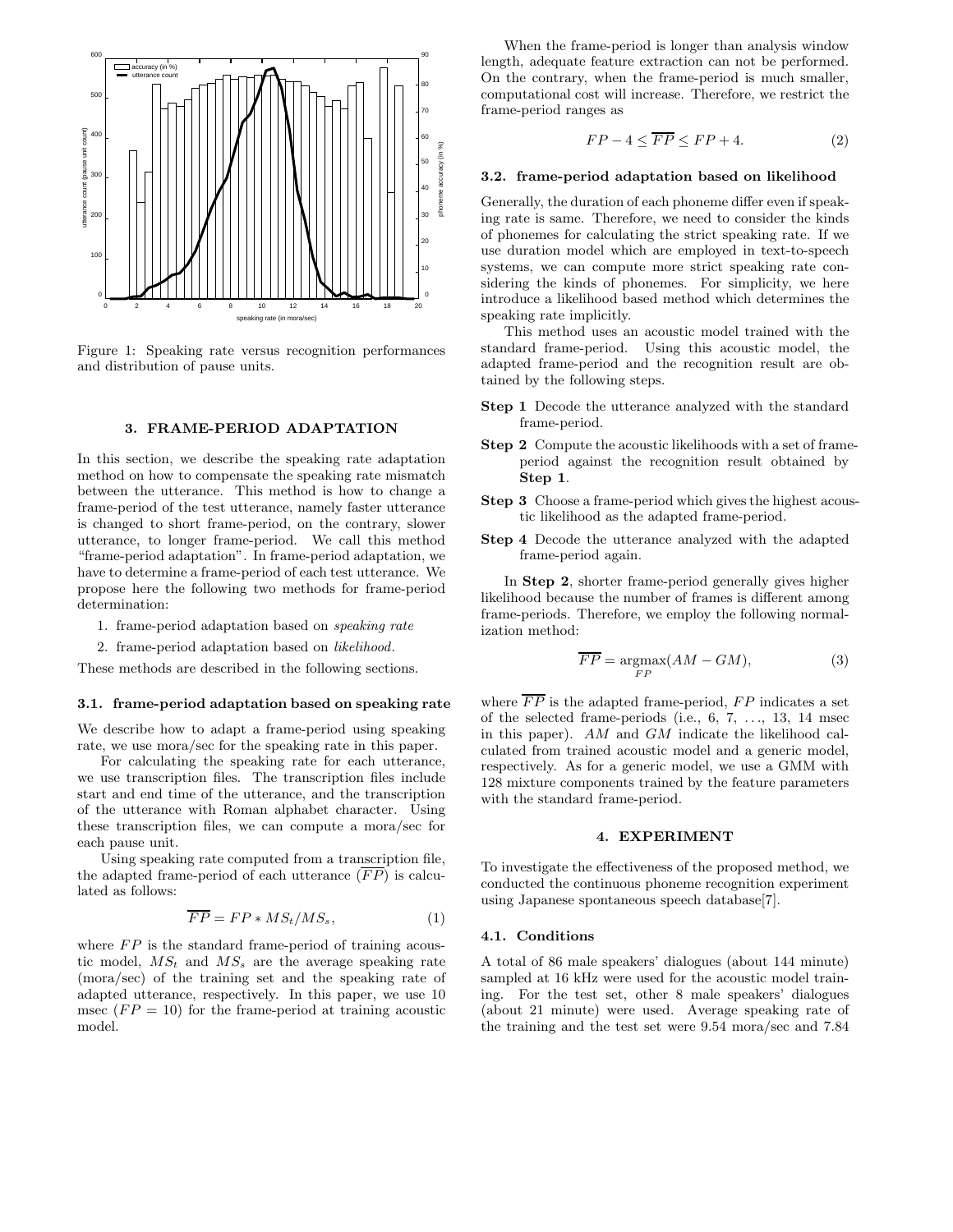Table 1: Preprocessing conditions.

| $16 \text{ kHz}$ |
|------------------|
| 0.98             |
| 20 msec          |
| Hamming          |
| 12               |
| 16               |
|                  |

Table 2: Recognition results for the test set.

| method        | phoneme accuracy $(\% )$ |
|---------------|--------------------------|
| conventional  | 70.23                    |
| speaking rate | 70.91                    |
| likelihood    | 70.75                    |

mora/sec, respectively. 12-dimensional MFCCs, log power, and their first derivatives (i.e., 26 dimensions in total), which were analyzed on the condition described in Table 1, were used as feature vectors. The standard frameperiod was set to 10 msec for the training. The frame-period for the test was determined by the proposed method among nine kinds of frame-period (i.e., 6, 7, . . . , 13, 14 msec).

Shared-state context dependent HMMs with five Gaussian mixture components per state were trained. The total number of states was set to 800. Using this acoustic model, we evaluated the proposed method on each pause units. As a first step of frame-period adaptation based on likelihood, for ignoring the influence of recognition error on standard frame-period, we used true sequence, i.e. contents of test utterance, instead of the recognition results of **Step 1** (see section 3.2).

Recognition for all conditions was performed using onepass Viterbi algorithm with the phonotactic constraints of Japanese language expressed as phoneme-pair grammar[8]. Recognition results were given as phoneme accuracy. We used ATRSPREC[9] as acoustic modeling and recognition tools.

## **4.2. Results and discussion**

The recognition results of the proposed method were shown in Table 2. For conventional method, we showed recognition result without proposed method, i.e., recognition result of standard frame-period, in this table. Unfortunately, we could get slight improvement comparing to the recognition performance of the conventional method.

In the following section, we would discuss about the speech recognition results in Table 2. We investigated the relationship between the recognition result of the proposed method and its speaking rate. Furthermore, we investigated whether the frame-period determined by the likelihood based method could capture its speaking rate in terms of Eq. (1).



Figure 2: Comparison of recognition results (based on speaking rate v.s. conventional method). The arrow  $(\rightarrow)$ indicates improvement or degradation of the recognition performance by the speaking rate based method.



Figure 3: Comparison of recognition results (based on likelihood v.s. conventional method). The arrow  $(\rightarrow)$  indicates improvement or degradation of the recognition performance by the likelihood based method.

#### *4.2.1. relationship speaking rate and speech recognition result*

Figures 2 and 3 represented the recognition performances of each speaking rate by the speaking rate based method and the likelihood based method, respectively. We computed the average recognition performances of each speaking rate of Table 2, these performances showed in these figures.

We could see from these figures that the proposed method was significantly improved the recognition performance than these of the conventional method at slower utterance. We investigated the recognition performances at slower utterance less than 7 mora/sec, these utterance were 264 pause units (about 32.2% of all test utterance). The recognition performance of these utterance was shown in